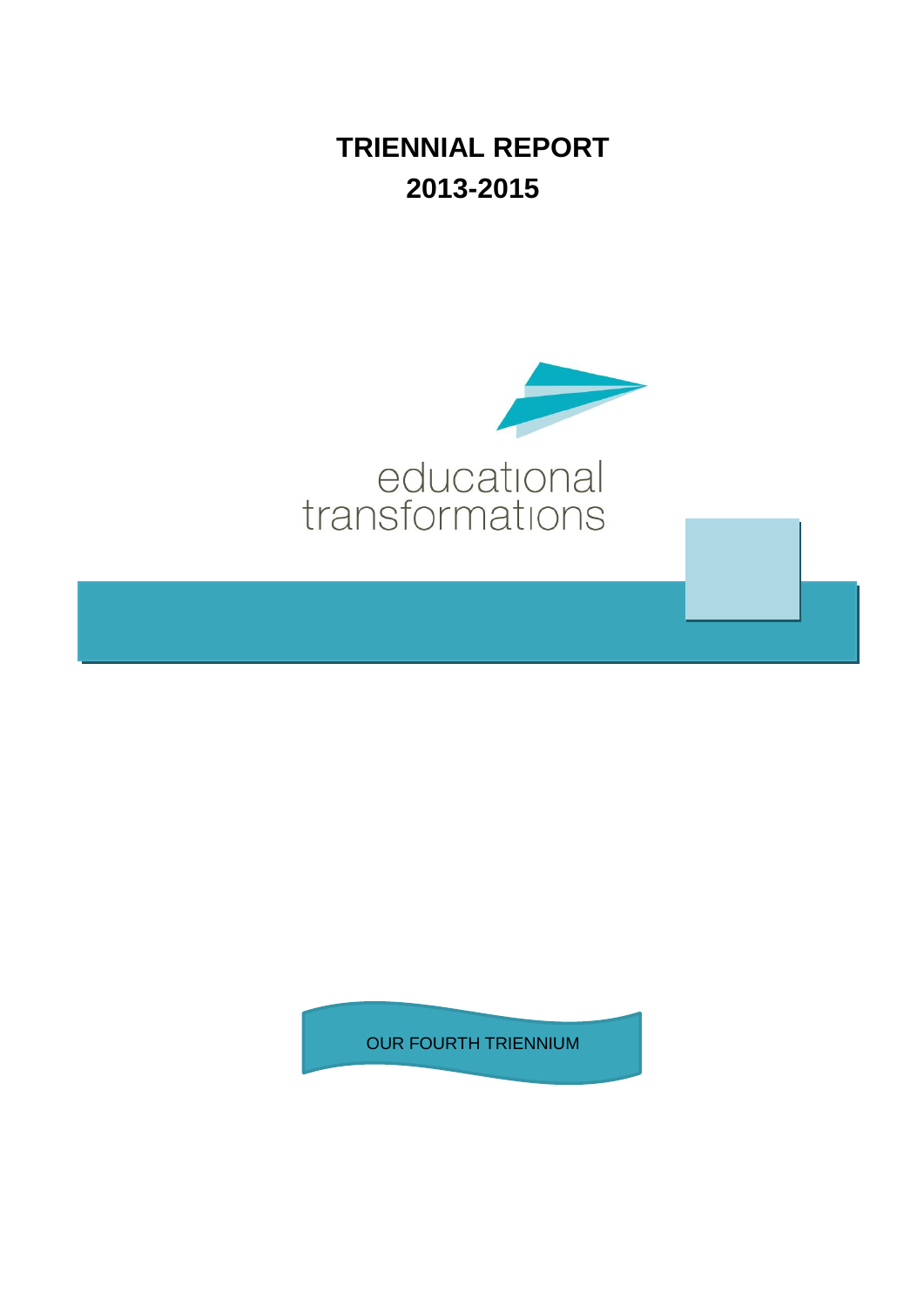# **CONTENTS**

| EDUCATIONAL TRANSFORMATIONS ……………………………………………………………………………………………1 |
|------------------------------------------------------------------|
|                                                                  |
|                                                                  |
|                                                                  |
|                                                                  |
|                                                                  |
|                                                                  |
|                                                                  |
|                                                                  |
|                                                                  |
|                                                                  |
|                                                                  |
|                                                                  |
|                                                                  |
|                                                                  |
|                                                                  |
|                                                                  |
|                                                                  |
|                                                                  |
|                                                                  |
|                                                                  |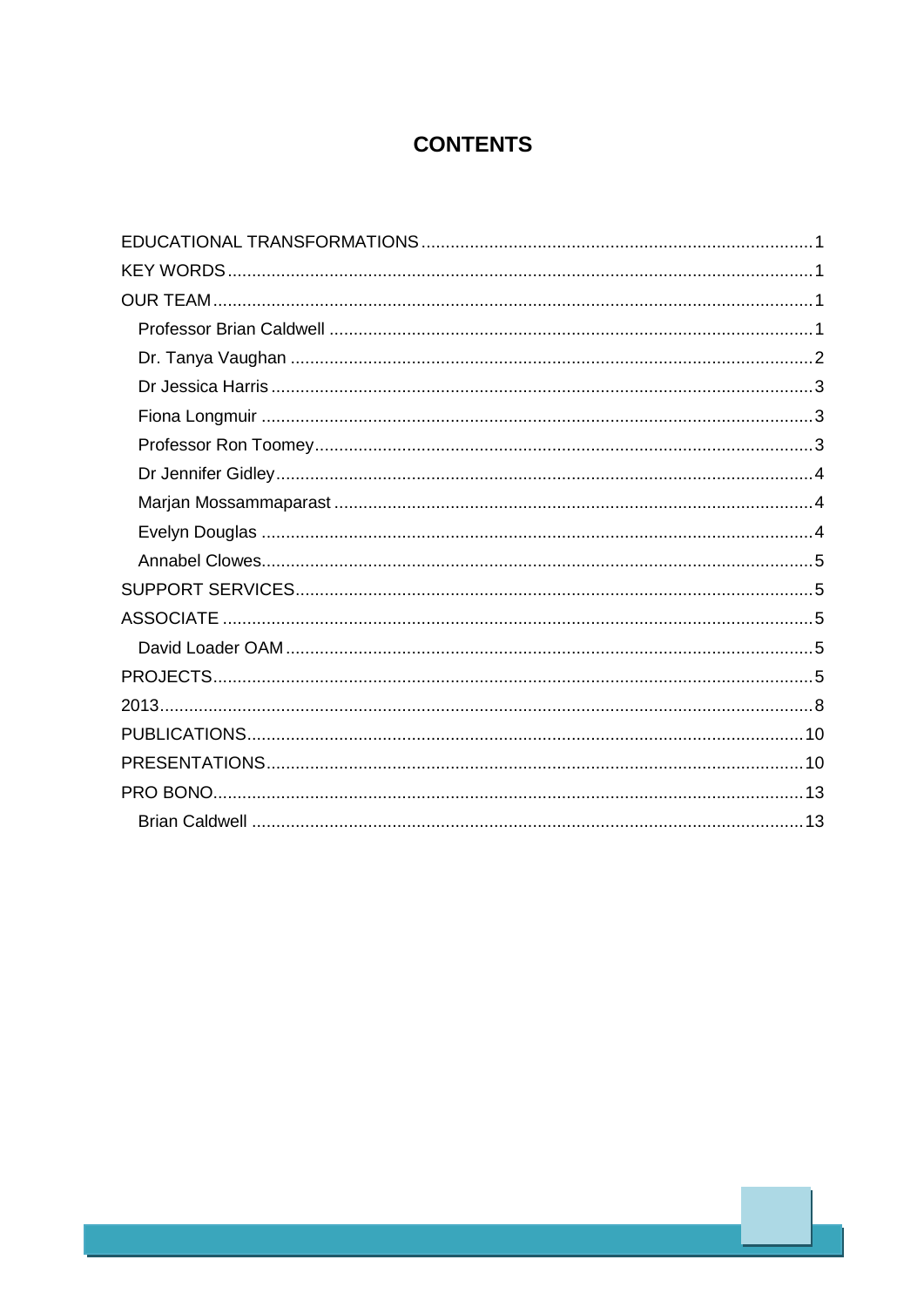# **EDUCATIONAL TRANSFORMATIONS: THE FOURTH TRIENNIUM**

We are pleased to report on projects, publications, presentations and pro bono work undertaken by the Educational Transformations team in our fourth triennium: 2013-2015.

# <span id="page-2-0"></span>**EDUCATIONAL TRANSFORMATIONS**

Educational Transformations Pty Ltd is a registered company under the Corporations Act 2001 and is registered in Victoria, Australia. The Australian Securities and Investment Commission issued its Certificate of Registration on 10 June 2004. ACN is 109 477 992. ABN is 37 109477992. The company has current Public Liability Insurance cover of \$20,000,000 as well as Civil Liability Professional Indemnity Insurance.

Educational Transformations Pty Ltd was established by Professor Brian Caldwell in June 2004 following his retirement as Dean of Education at the University of Melbourne where he is Emeritus Professor. The company undertakes a range of projects commissioned by state and commonwealth authorities and by non-profit entities. Occasional papers, monographs and books are published. Keynote presentations and workshops are conducted for professional associations in Australia and other countries. Projects are conducted annually for a limited number of schools and some work is carried out on a pro bono basis.

# <span id="page-2-1"></span>**KEY WORDS**

Our work in this triennium may be captured in 47 themes (key words): alternative schooling, arts in schools, Bell Shakespeare in schools, change in education, early career teachers, educational finance, educational leadership, educational policy, federal role in school education, experimentalist approaches in education, futures in education, initial teacher education, initial teacher education, innovation in schools, international comparative studies, local empowerment of schools, mentoring, music education, needs-based funding, not-forprofit support of schools, pastoral care in schools, principal performance and development, philanthropy in schools, professional learning, principal certification, principals who teach, scenarios in education, school accountability, school autonomy, school curriculum, school devolution, school governance, school innovation, school leadership, school management, school partnerships, school performance, school review, school self-review, self-improving schools, self-managing schools, self-transforming schools, student achievement, student engagement, Teach for Australia, trust in schools, youth grants.

# <span id="page-2-2"></span>**OUR TEAM**

# <span id="page-2-3"></span>**PROFESSOR BRIAN CALDWELL**

Professor Emeritus Brian J. Caldwell is Managing Director and Principal Consultant at Educational Transformations Pty Ltd in Melbourne and Honorary Professorial Fellow at the University of Melbourne. He is Deputy Chair, Australian Curriculum, Assessment and Reporting Authority (ACARA). He holds the degrees of Bachelor of Science (1962) and Bachelor of Education (1968) from the University of Melbourne, and Master of Education (1975) and Doctor of Philosophy (1977) from the University of Alberta. He was awarded the degree of Doctor of Education *honoris causa* by the Hong Kong Institute of Education in 2012.

From 1998 to 2004 he served as Dean of Education at the University of Melbourne. His previous appointments include Head of Education Policy and Management (1995-1998) at the University of Melbourne; Head of Teacher Education (1988-1989) and Dean of Education (1989-1990) at the University of Tasmania; and Research Assistant Professor (1979-1981) at the University of Alberta, Canada. His major interests lie in assessment, curriculum, finance, governance, innovation and the management of transformational change in schools and school systems.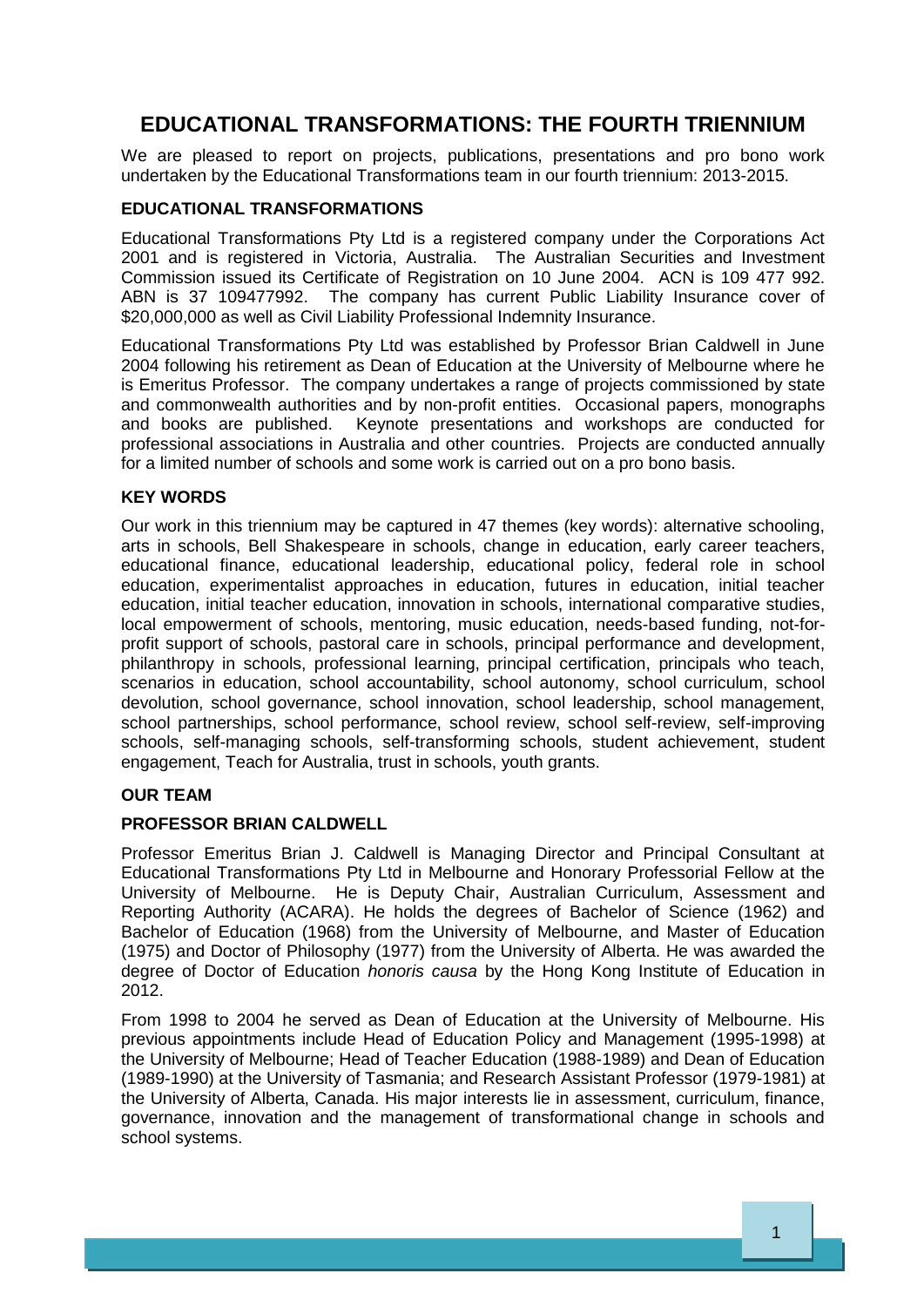International work over the last 25 years includes more than 600 presentations, projects and other professional assignments in or for 42 countries or jurisdictions on six continents, with several assignments for the Asia Development Bank, Asia Pacific Economic Cooperation (APEC), OECD, UNESCO, UNICEF and World Bank. He has served as Wei Lun Visiting Professor at the Chinese University of Hong Kong, Visiting Professor at the National College for School Leadership in England, Special Professor at the University of Nottingham, Provost's Distinguished Visiting Scholar at the University of Southern California, Invitational Research Fellow for the Japan Society for the Promotion of Science, and Honorary Professor at the University of Hull.

In addition to approximately 160 published papers, chapters and monographs, Brian Caldwell is author or co-author of books that helped guide educational reform in several countries, most notably those on the self-managing school, each with Jim Spinks: *The Self-Managing School* (1988), *Leading the Self-Managing School* (1992), *Beyond the Self-Managing* School (1998), and *Raising the Stakes: From Improvement to Transformation in the Reform of Schools* (2008). Their fifth book was *The Self-Transforming School* (2013).

His tenth book on school autonomy since 1986 is *The Autonomy Premium*, to be published in mid-2016 by ACER Press.

Other recent books include *Why Not the Best Schools* (with Jessica Harris) (2008), *Our School Our Future* (with David Loader) (2010), Transforming Schools in an Era of Globalisation (with John Chi-Kin Lee) (2011, 2014) and *Transforming Education through the Arts* (with Tanya Vaughan) (2012).

Brian Caldwell was Chair of the Advisory Board of the Asia Education Foundation from 1998 to 2004. He was a director of the Australian Council for Educational Research (ACER) from 2003 to 2011, serving as Deputy Chair from 2009 to 2011. He is a Fellow and Life Member of the Australian Council for Educational Leaders (ACEL) and a Fellow and Life Member of the Australian College of Educators (ACE). He was President of ACEL from 1990 to 1993 and was awarded its Gold Medal in 1994. He is Patron of ACEL (Victoria). In July 2005 he received the College Medal of ACE. In 2004 he was awarded the Sir James Darling Medal of ACE (Victoria) and the Hedley Beare Educator of the Year Award of ACEL (Victoria).

#### <span id="page-3-0"></span>**DR. TANYA VAUGHAN**

Dr Tanya Vaughan is a Project Officer at Principals Australia Institute (PAI) and Honorary Fellow at the Melbourne Graduate School of Education at the University of Melbourne. She served as Senior Consulting Researcher and Director of Impact Studies at Educational Transformations from 2009 to 2012. She has previously held the roles of Consultant at Learning First, Quality Assurance Coordinator of Principal Certification at PAI, Data Analyst at the Australian Curriculum, Assessment and Reporting Authority (ACARA) and Senior Project Officer in the School Leadership Team at the Australian Institute for Teaching and School Leadership (AITSL).

She holds a Bachelor of Science (Monash), Bachelor of Education (Queensland University of Technology), Professional Certificate in Instructional Leadership (Melbourne Graduate School of Education) and Doctor of Philosophy (Griffith University). Since completing her doctorate in 2004 she has presented at national and international conferences and published in her specialist field of bioinformatics and genomics, and served as biology coordinator at the senior secondary level at St Margaret's Anglican Girls School in Brisbane.

Her major responsibility with Educational Transformations was as lead consultant in investigating the impact of programs in the arts on outcomes for students in highly disadvantaged settings. A summary of the research entitled Bridging the Gap in School Achievement through the Arts (Vaughan, Harris & Caldwell, 2011) was launched at Parliament House Canberra in March 2011 by Peter Garrett, Minister for School Education, Early Childhood and Youth. She is co-author of Transforming Education through The Arts (Caldwell & Vaughan, 2012). She is also co-author of two chapters in Changing Schools in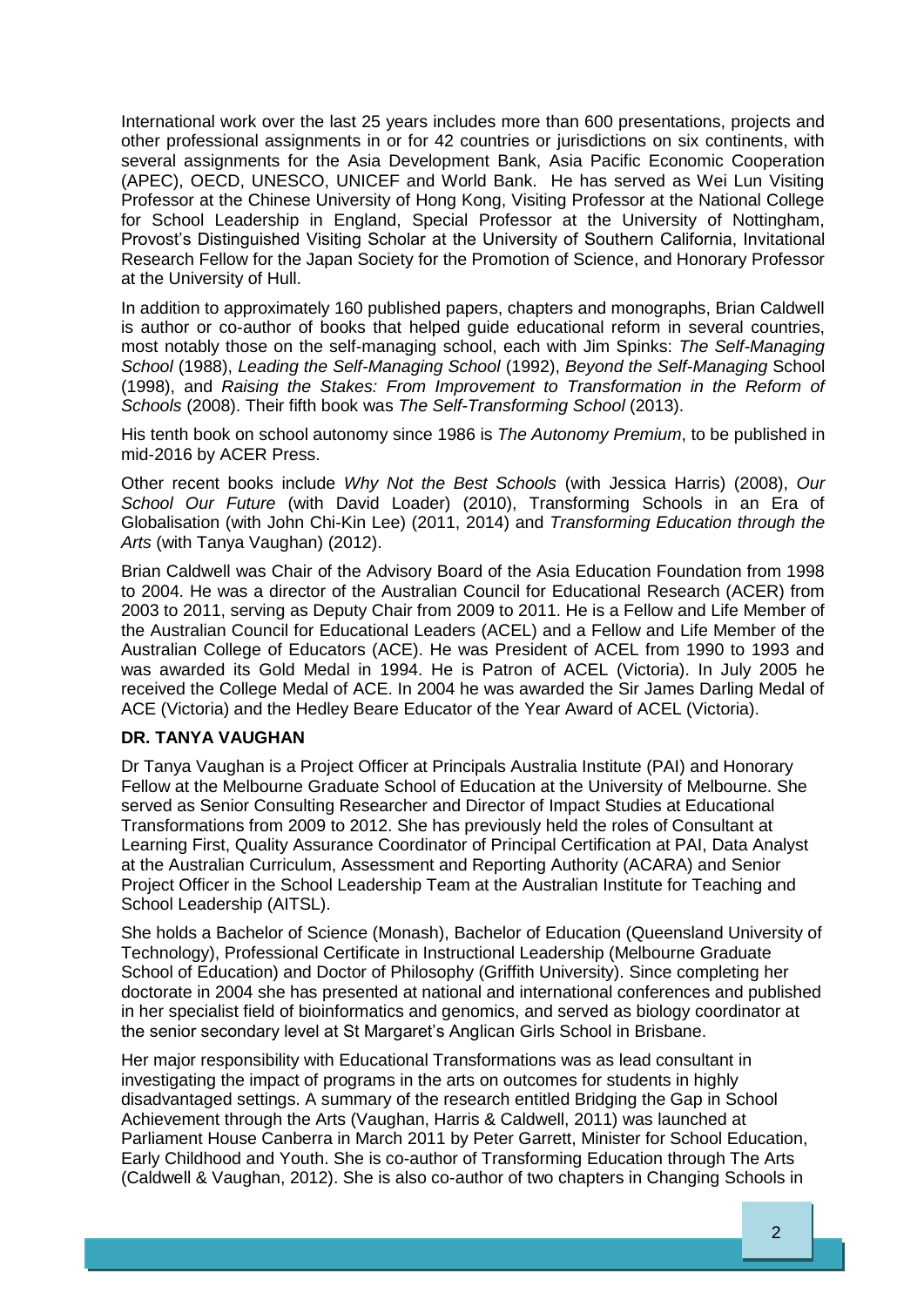an Era of Globalization (Caldwell & Vaughan, 2011) and one chapter in Literacy and the arts (Vaughan & Caldwell, 2014). Since completing this work she has had invited presentations at national and international conferences and presented this evidence to the Parliamentary Inquiry into the extent, benefits and potential of music education in Victorian Schools (Parliament of Victoria, 2013).

She was lead consultant in a research project to investigate the effectiveness of The Song Room's Creative Arts Indigenous Parents Engagement (CAIPE) in building parental and youth engagement with schools and schooling. She has evaluated Bell Shakespeare's Learning programs which showed a positive impact on students' outcomes and teacher capacity.

# <span id="page-4-0"></span>**DR JESSICA HARRIS**

Dr Jessica Harris is Senior Consulting Researcher at Educational Transformations based in Newcastle. She is Senior Lecturer in the School of Education at the University of Newcastle. Her research interests include understanding processes of school change, conversation analysis, ethnomethodology and collaborative inquiry. She commenced work with Educational Transformations on a full-time basis in 2006 and was appointed at the same time as Research Fellow in the Faculty of Education at the University of Melbourne. She took up a post-doctoral fellowship at the University of Queensland in 2009 and has continued her work with Educational Transformations on a project-by-project basis. She was lead or associate consultant for major projects undertaken by Educational Transformations including History of State Aid to Non-Government Schools in Australia, International Project to Frame the Transformation of Schools, Principal Autonomy Research Project, Study of the Regional Effectiveness Model in the Hume Region, Bridging the Gap in Achievement through the Arts, and Our School Our Future. She is co-author with Brian Caldwell of Why not the Best Schools? (Caldwell and Harris, 2008).

# <span id="page-4-1"></span>**FIONA LONGMUIR**

Fiona Longmuir is Senior Consulting Researcher and Director of Research in Innovative Professional Practice at Educational Transformations. She joined the team in 2009 following over 12 years' experience in school leadership and teaching. Recent significant projects have included a nationwide investigation of early career teachers working in disadvantaged schools and a review of school improvement processes in Queensland. She has also led comprehensive research on alternative educational settings for disengaged young people in Victoria. This area of research interest follows the successful 2012 project reported in *A Different Journey: Youth in Learn Local Organisations* (Ellum and Longmuir, 2012). She has served as research assistant for the publications *The Self-Transforming* School (Caldwell and Spinks, 2013) and *Our School Our Future* (Caldwell and Loader, 2010). Other previous projects have included: evaluation of the impact of philanthropic education programs; investigation of international innovative school and system-wide practices; review of the role of trust in school leadership; reviews of professional learning needs of high-performing principals and teaching principals; investigation of the role of locally driven innovation in schools; and research into social rate of return on investment in education. Fiona also held the position of the Program Leader of *InspirED Professional Learning Network*, a non-profit, schools-based provider of professional learning support to primary teachers in South East Melbourne. She has been awarded a scholarship for PhD (Education) which she is completing at the University of Melbourne. This research will form part of the International Successful School Principalship Project.

# <span id="page-4-2"></span>**PROFESSOR RON TOOMEY**

Professor Ron Toomey is Consulting Researcher (Professional Learning) at Educational Transformations. His career commenced as a secondary school English and Social Science teacher in Victoria. He subsequently worked in the Curriculum Branch of the Queensland Department of Education and then managed aspects of the Victorian HSC program for the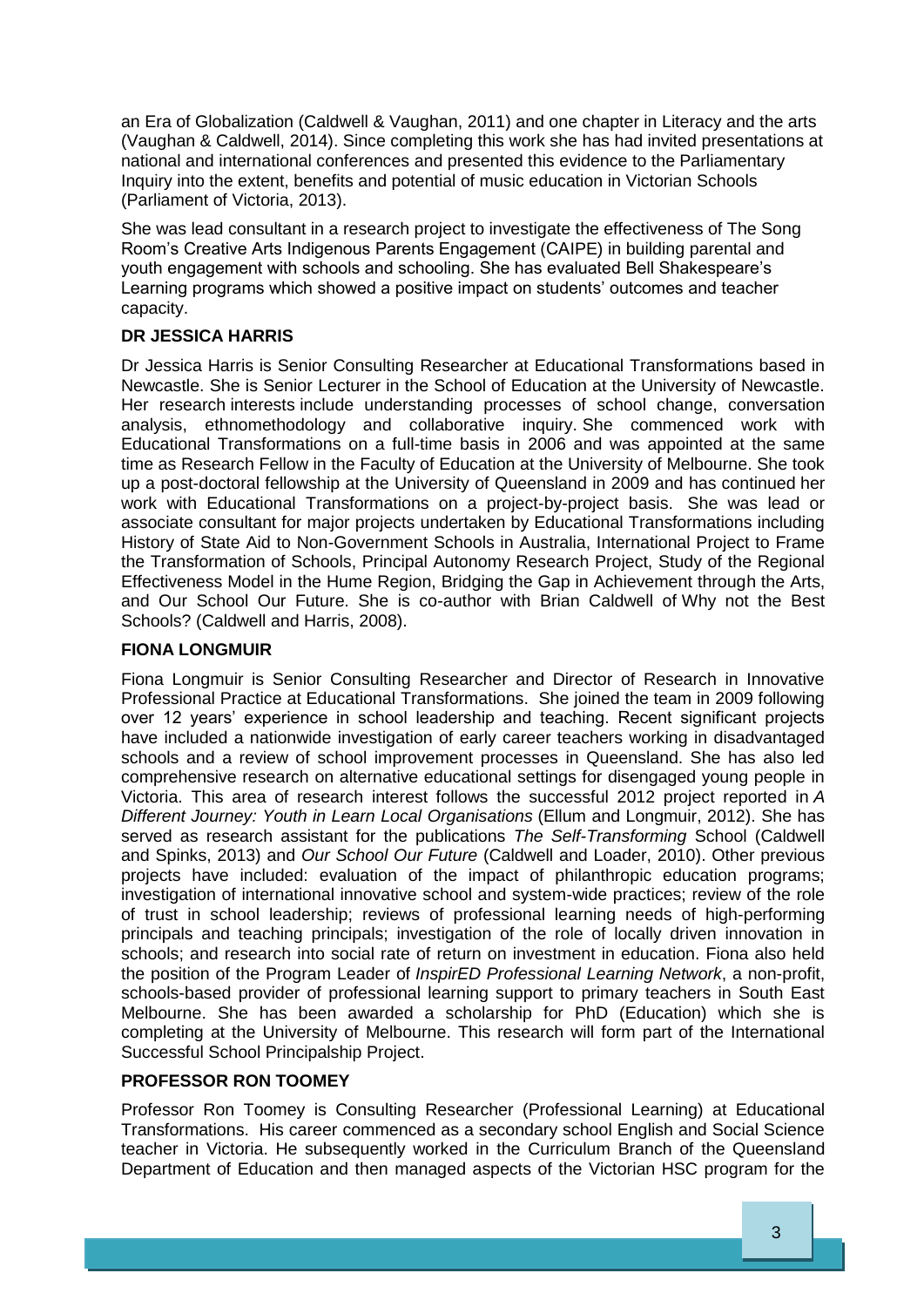Victorian Institute of Secondary Education. He has worked in teacher education programs in four Australian Universities. The last of these positions was as Professor of Education and Foundation Head of the School of Education at Victoria University. Over a considerable period of time he has been commissioned to undertake various research projects for the Australian Government, the DEECD in Victoria, AusAID, VECCI, Curriculum Corporation, the OECD and many others. Ron also currently holds two honorary positions. At Australian Catholic University, he is an Adjunct Professor within the Faculty of Education where he has over time contributed to the work of the University's Centre for Lifelong Learning. At the University of Newcastle, he is a Conjoint Professor within the Faculty of Education and Arts where he has contributed to a range of Faculty research and publication efforts. [Biographical as at 2013]

# <span id="page-5-0"></span>**DR JENNIFER GIDLEY**

Dr Jennifer Gidley is Consulting Researcher (Higher Education) at Educational Transformations. Currently President of the World Futures Studies Federation, and visiting academic in Europe, Jennifer has held academic positions within three Australian universities: Southern Cross University (1995-2001); Swinburne University (2003-2006); and the Global Cities Research Institute, RMIT University (2008-2012); and now holds visiting academic positions in Europe. As an academic futures researcher, Jennifer builds on her career as a Registered Psychologist and innovative educator. Jennifer's 2008 PhD dissertation on the evolution of consciousness was awarded the Chancellor's Medal for Academic Excellence from Southern Cross University in 2010. Her professional experience, spanning over three decades, includes working as a school and community psychologist, a founding school principal and a consultant in all educational levels and sectors. Jennifer's innovative professional and academic achievements include creating community education courses for women returning to study; researching and writing an imaginative and creative school curriculum for accreditation of an independent school in rural Australia; and pioneering the online component of the Master of Science in Strategic Foresight, Swinburne University. Jennifer's forthcoming books include: Postformal Education: A Philosophy for Complex Futures (Springer, 2016) and The Future: A Very Short Introduction (Oxford University Press, 2016).

# <span id="page-5-1"></span>**MARJAN MOSSAMMAPARAST**

Marjan Mossammaparast is Consulting Researcher (Student Engagement) at Educational Transformations. She holds a Bachelor of Arts/Teaching (Honours) and a Master of Education (Educational Management) from the University of Melbourne. Marjan has served as research assistant on projects investigating provision of education programs for disengaged young people. Marjan is also a secondary English teacher and School Lead for the New Pedagogies for Deep Learning, a global initiative supported by DET. She is editing lecturer (sessional) with the Faculty of Education and Arts at the Australian Catholic University and council member of VATE.

# <span id="page-5-2"></span>**EVELYN DOUGLAS**

Evelyn Douglas is Consulting Researcher (Partnerships) at Educational Transformations. She has been a secondary teacher of German and English for over thirty years in both the government and independent sectors in Victoria and Tasmania. During this time she has held a number of key leadership positions. She holds a Bachelor of Arts (Honours) from the University of Melbourne, a Diploma of Education, and a Graduate Diploma in Reading / Language. She recently completed her Master of Education (University of Melbourne) where her research focused on the establishment of a new, community-led bilingual school in Melbourne – The Deutsche Schule Melbourne (DSM). Evelyn also conducted six case studies as part of *Why not the best schools? The Australia Report* (Douglas and Harris, 2008). She recently completed an independent evaluation of the impact of philanthropy in schools. [Biographical as at 2013]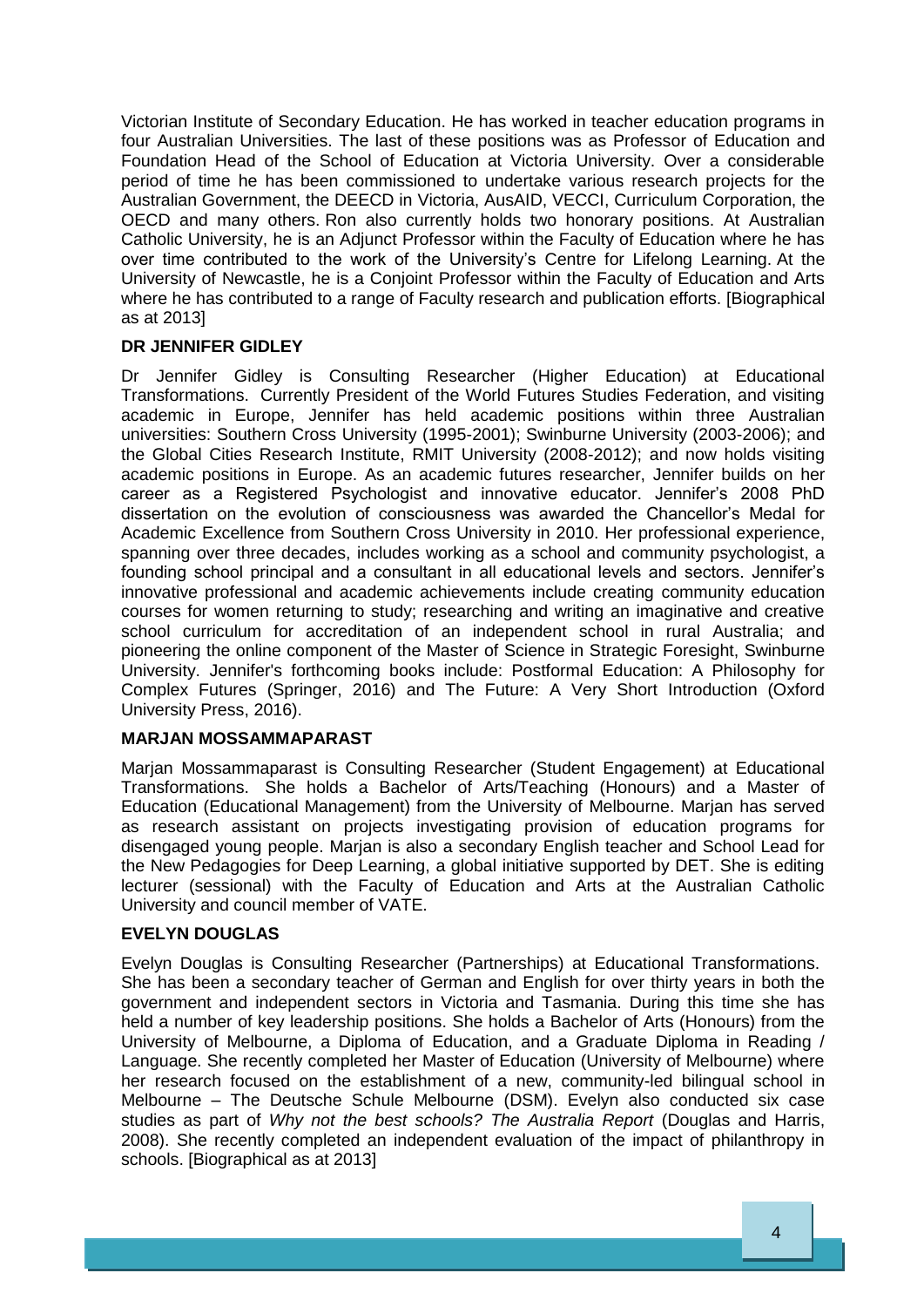### <span id="page-6-0"></span>**ANNABEL CLOWES**

Annabel Clowes is Executive Assistant to Professor Brian Caldwell, Project Manager and Manager of Communications (Publications and Website) at Educational Transformations. She initially joined the team in May 2012 and returned in mid-2013. She maintains visual identity standards for professional reports and literature along with managing the company's online profile. Annabel has a Diploma of Hospitality Management.

# <span id="page-6-1"></span>**SUPPORT SERVICES**

Our media consultant is Ross Woodward at Media Key in Frankston, Victoria. Tracey Redman-Slater, also located at 181 Bay Street Brighton, is our accountant.

### <span id="page-6-2"></span>**ASSOCIATE**

#### <span id="page-6-3"></span>**DAVID LOADER OAM**

Associate Professor David Loader OAM worked with Brian Caldwell in a project for the Australian Institute for Teaching and School Leadership (AITSL) on innovative approaches to professional learning and performance and development. In 2009, Brian and David delivered for Teaching Australia a national series of workshops in all States and Territories in Australia on the theme The Futures Focused School which lead to the publication of *Our School, Our Future* in 2010.

David has been a Principal Fellow in the Melbourne Graduate School of Education, Melbourne University since 2002. He was an innovative school principal for 32 years, leading the way in the advance of teacher professional development and performance measurement, innovation in learning developments and the introduction of one-on-one computing. He was Principal of Wesley College, Melbourne, 1997-2002; Methodist Ladies' College, Melbourne, 1979 – 1996; and Kinross Wolaroi College, Orange (initially PLC, then Kinross and Kinross Wolaroi) 1971-8. David works with principals and senior staff executives in reflection and analysis, in strategic goal setting and evaluation, supporting and evaluating innovation and mentoring. He also works with school boards in the selection of principals and in school evaluation.

In addition to co-authorship of *Our School, Our Future*, David wrote *The Inner Principal*, published in 1997 by Falmer Press (Routledge), which gave a psychoanalytical perspective on school leadership, and *Jousting for the New Generation: Challenges to Contemporary Schooling* ( ACER Press, 2007).

David was formerly a Board member of Swinburne University. He chairs the Research Committee for the de Bono Institute and is on The Senatus of The Cairnmillar Institute.

In 1999, the Australian College of Educators awarded him the Sir James Darling Medal and in 2008, he received the Gold Medal from the Australian Council for Educational Leaders. In 2000, he was awarded the Centenary Medal 'for outstanding services to education' and in 2010 was awarded the Medal of the Order of Australia (OAM) for distinguished services to education, as a principal, mentor and author. David is a Fellow of the Australian College of Educators, Australian Council of Educational Leaders and the Australian Institute of Management. He is a Life Member of the Association of Heads of Independent Schools of Australia.

#### <span id="page-6-4"></span>**PROJECTS**

#### **2015**

*Association of Independent Schools, New South Wales* Member, Academic Reference Group, Association of Independent Schools Leadership Flagship Program (Ongoing) (Brian Caldwell)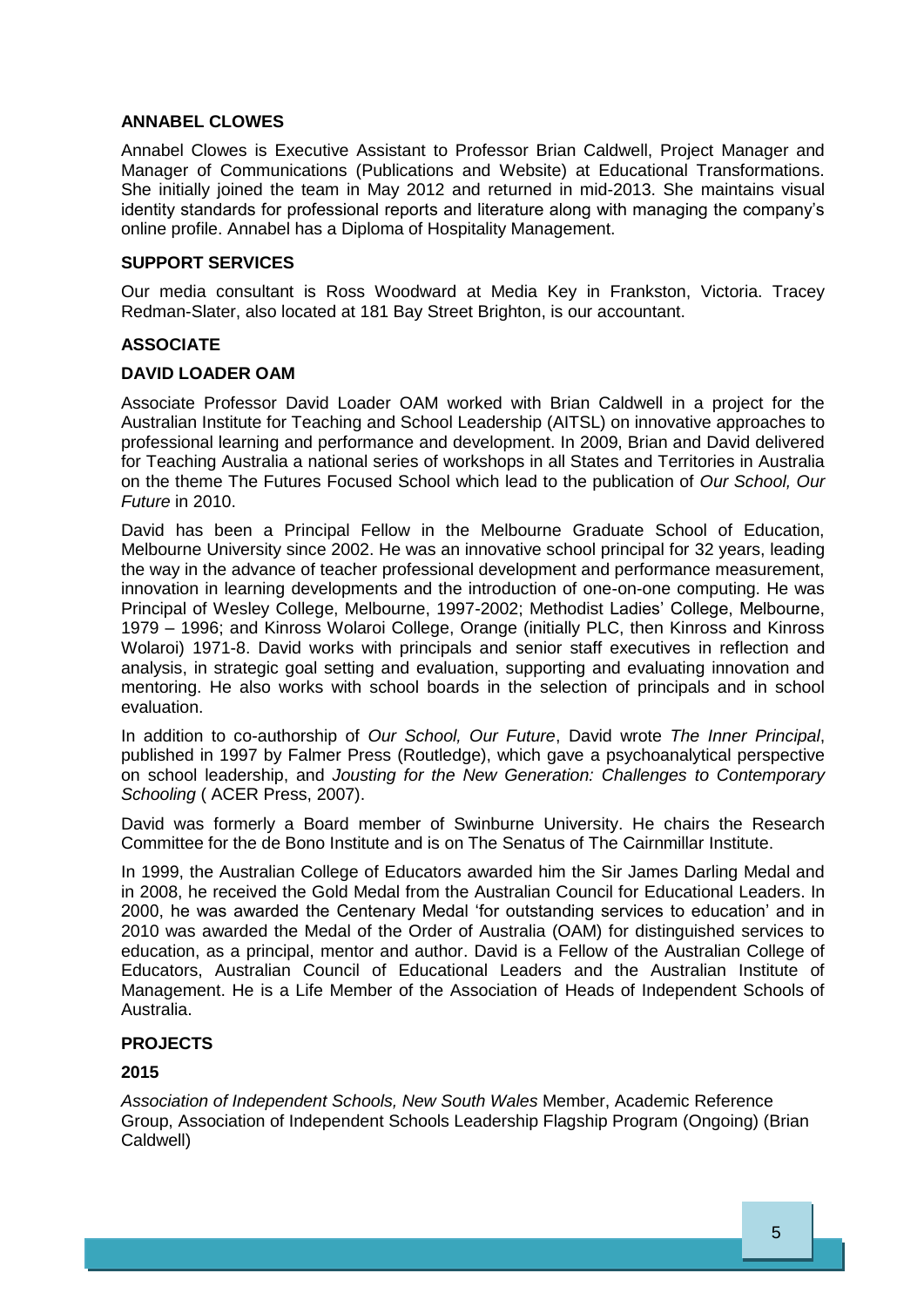*Australian Curriculum, Assessment and Reporting Authority* (ACARA) Brian Caldwell continued his work associated with his role as Deputy Chair of ACARA (see 2014). (Brian Caldwell)

*ACT Government Education and Training Directorate* The focus of the project was the development of a school performance framework for ACT public schools that called for the identification of best practice components of school improvement, accountability measures, roles and responsibilities for schools and the Directorate within empowered local decisionmaking arrangements, with reference to the National School Improvement Tool and the Australian Professional Standard for Principals. Timely monitoring of performance indicators was also scoped. The framework interconnected across relevant areas of the Directorate and the current Strategic Plan. A narrative captured key policy focus areas to inform meetings with principals to test implementation approaches. Two reports were delivered: (1) Designing the Framework and (2) Delivering the Framework. The framework contributed to the formulation of a new policy and associated procedures under the title of People, Practice and Performance: School Improvement in Canberra Public Schools – A Framework for Performance and Accountability released by the Minister for Education in the ACT in March 2016. (Brian Caldwell)

*Catholic Education Melbourne* Fiona Longmuir conducted an evaluation of the 2009 - 2014 Literacy Leadership Project (LLP), a strategy of the Catholic Education Melbourne (formerly Catholic Education Office Melbourne). Interviews were conducted with stakeholders and participants and a report of the evaluation presented finding from these along with an analysis of course feedback and evaluation data collected by CEM throughout the LLP. (Fiona Longmuir)

*Independent Schools Queensland (ISQ) Evaluation of the Independent Schools Queensland Self-Improving Schools Program* This project was commissioned by ISQ. This work involved the development of a comprehensive evaluation protocol which was implemented in schools that had been participating in the Self-Improving Schools Program for three years. A report of the 2013-2015 project evaluation activities, which also included analysis of three years of data from an annual survey of all participating schools, was prepared. This is the fourth year of the support provided by Educational Transformations (See also 2013 and 2014) (Fiona Longmuir, Tanya Vaughan and Brian Caldwell)

*Independent Schools Queensland (ISQ)* Brian Caldwell commenced service as a member of the Leadership Expert Advisory Group providing advice on programs for leadership development offered by ISQ> (Brian Caldwell)

*International Study on School Autonomy and Learning (ISSAL)* This was a continuation of a project that commenced in 2014 with a meeting of researchers from six countries in Jerusalem in May (see 2014). Brian Caldwell is leading the Australian contribution to the project with financial support from the Department of Education and Training, Government of Australia. Work in 2015 included case studies of five schools (two primary – Broadmeadows and Specimen Hill in Victoria, two secondary -- Canberra High [ACT] and Glen Waverley Secondary College [VIC] and one combined primary-secondary – Millmerran State P-10 School in Queensland; presentation at the School Autonomy Forum, Parliament House, Canberra; and participation in a planning meeting of international research teams at the University of Tampere, Finland. Findings will be included in a book entitled *The Autonomy Premium* to be published in 2016 by ACER Press. (Brian Caldwell)

*NOVA* A fortnightly online service to subscribing schools and professional associations reporting on innovations in and for schools around the world. This is a service of the Global Schools Innovation Network (GSIN), managed by Educational Transformations that commenced in 2012. The editor is Dr Steve Holden, Communications Manager at the Australian Council for Educational Research (ACER). The NOVA service concluded at the end of June 2015. (Brian Caldwell, Steve Holden, and David Loader with support from Annabel Clowes)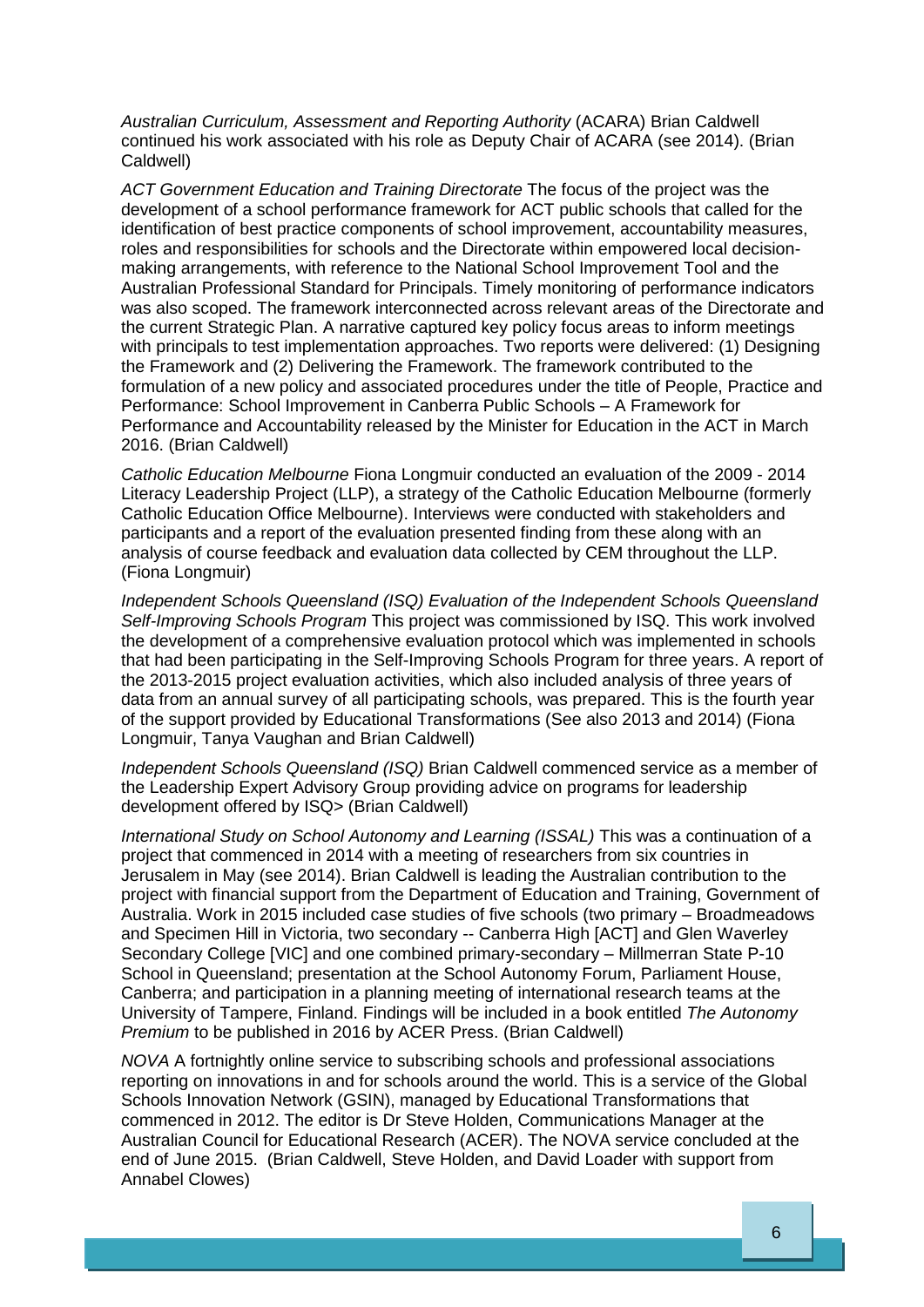### **2014**

Brian Caldwell was appointed Deputy Chair of the Australian Curriculum, Assessment and Reporting Authority (ACARA) in July 2014. ACARA was established under federal legislation in 2008 but is co-owned and co-funded by the federal government ((50 percent) and states and territories (shares based on size of the jurisdiction totalling 50 percent). Ten of the 13 members of the Board are representatives of states and territories as well as representatives of the Catholic and independent sectors. ACARA takes its direction from and reports to the Education Council (EC) of the Council of Australian Governments (COAG). EC is comprised on ministers for education from the federal government and the governments of the states and territories. In addition to his membership of the Board, Brian serves on the Audit and Risk Committee, Curriculum Reference Group, and the Measurement Framework Working Group. He represented ACARA at an international conference of the Centre for Curriculum Redesign held in Geneva in October.

*Association of Independent Schools, New South Wales* Member, Academic Reference Group, Association of Independent Schools Leadership Flagship Program (Ongoing) (Brian Caldwell)

*Australia-Indonesia Education Partnership* Educational Transformations worked under contract to GRM International Pty Ltd to prepare a review of national (Indonesia) and international evidence on the links between professional competencies of principals and improvement in the quality of education in public and private schools. The report was addressed in presentations to officials in Jakarta in July (April –July). (Brian Caldwell and Fiona Longmuir)

*Australian Council for Educational Research (ACER)* Member of the ACER team evaluating the implementation and impact of the Empowering Local Schools initiative of the Department of Education, Employment and Workplace Relations (DEEWR), implemented through National Partnership Agreements with jurisdictions around the country (2012-2014). Preparation of report entitled A Conceptual Framework for the Empowerment of Local Schools (See also 2013 Annual Report of Educational Transformations) (Brian Caldwell)

*Department of Education and Early Childhood Development (DEECD) (Now Department of Education and Training) (Victoria*) See 2013 Annual Report of Educational Transformations on the preparation of a report entitled Assessing Goodness of Fit to Victoria of Approaches to School Governance in National and International Jurisdictions. Work in late 2013 and January 2014 included assistance in drafting a ministerial paper on Professional Practice and Performance for Improved Learning: School Governance. (Brian Caldwell)

*Independent Schools Queensland (ISQ) Evaluation of the Independent Schools Queensland Self-Improving Schools Pilot Program* This project was commissioned by ISQ. A report of the 2013–2014 project evaluation activities, including a survey of all participating schools, was prepared. This is the third year of the support provided by Educational Transformations (See also 2012 and 2013 Annual Reports of Educational Transformations) (Fiona Longmuir, Tanya Vaughan and Brian Caldwell)

*School Autonomy and Student Achievement in 21st Century Education* Researchers from six countries met in May 2014 to plan an international research project to investigate the strength of links between higher levels of school autonomy and student achievement. Countries/jurisdictions represented were Australia, Canada – Alberta, China – Hong Kong, England, Finland and Israel. Singapore and Saskatchewan have been added to the project. The focus is on government schools. The project reflects international interest in raising levels of student achievement in a context in which public schools in participating countries are operating with a higher level of autonomy than has traditionally been the case. Case studies will be conducted in each country of schools that have used their increased authority and responsibility to make decisions that have led to higher levels of student achievement. Case studies in Australia will be conducted in four schools in three jurisdictions. Brian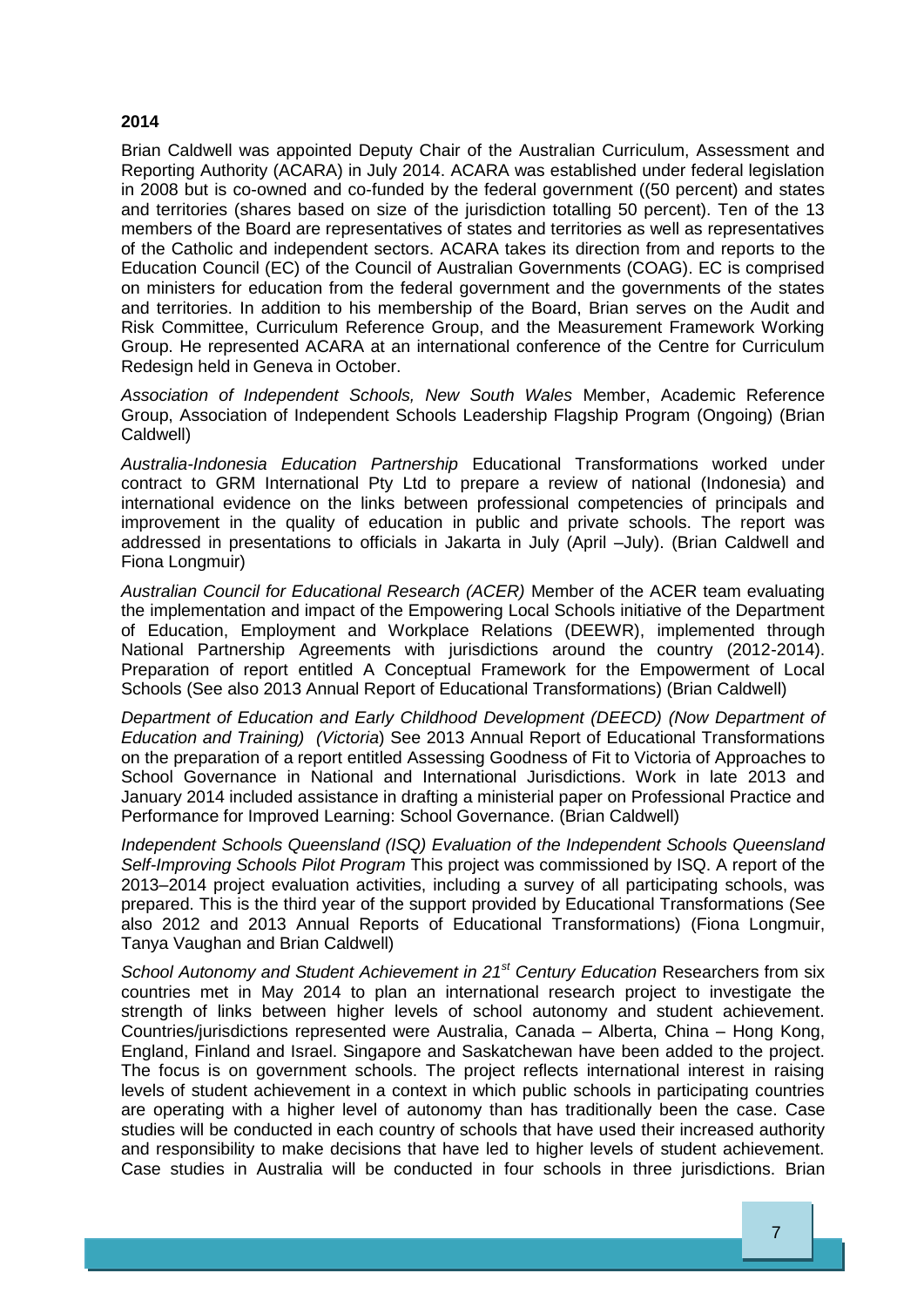Caldwell is leading the Australian contribution to the project with financial support from the Department of Education and Training, Government of Australia. Work in 2014 included the preparation of a paper on the evidence base on the links between school autonomy and student achievement prepared by Brian Caldwell. Case studies were planned for 2015. (Brian Caldwell)

*NOVA* A fortnightly online service to subscribing schools and professional associations reporting on innovations in and for schools around the world. This is a service of the Global Schools Innovation Network (GSIN), managed by Educational Transformations that commenced in 2012. The editor is Dr Steve Holden, Communications Manager at the Australian Council for Educational Research (ACER). (Brian Caldwell, Steve Holden, and David Loader with support from Annabel Clowes)

#### <span id="page-9-0"></span>**2013**

*Australian Council for Educational Research (ACER)* Member of the ACER team evaluating the implementation and impact of the Empowering Local Schools initiative of the Department of Education, Employment and Workplace Relations (DEEWR), implemented through National Partnership Agreements with jurisdictions around the country (2012-2014). Reports were prepared of related visits to state authorities and organisations representing Catholic and independent schools in Queensland, Victoria and Western Australia. (Brian Caldwell)

*Australian Institute for Teaching and School Leadership (AITSL*)Teaching Principals Literature Review and Environmental Scan. The purpose of the project was to conduct (1) a review and analysis of available literature on the needs of teaching principals specific to improving professional practice and (2) an environmental scan of material developed to support teaching principals in their roles. (Brian Caldwell and Fiona Longmuir)

*Australian Institute of Teaching and School Leadership (AITSL)* Literature Review: Leading Improvement, Innovation and Change – A Culture of Trust Enhances Performance. The purpose of this review of literature was to address and inform the hypothesis that 'a culture of trust enhances performance in schools'. An annotated bibliography was prepared to complement the report. (Jessica Harris, Brian Caldwell, Fiona Longmuir))

*Australian Institute for Teaching and School Leadership (AITSL)* Innovative Approaches to Professional Learning and Performance and Development. The purpose was to provide high level advice to AITSL throughout the project and provide support to 16 schools involved in the implementation and action research of innovative approaches to professional learning and elements of performance and development. These government, Catholic and independent schools were located in New South Wales, South Australia, Queensland, South Australia, Victoria and Western Australia. Site visits to these 16 schools were conducted on two occasions and reports were prepared. (Brian Caldwell and David Loader)

*Bell Shakespeare* Evaluation of Bell Shakespeare's Learning Programs. The primary purpose of the evaluation was to assess the impact of Bell Shakespeare's learning programs on participating students and teachers. A secondary purpose was to evaluate the critical elements of each program. A third purpose was to propose key performance indicators for each program. (Tanya Vaughan)

*Department of Education and Early Childhood Development (DEECD) (Victoria*) Assessing Goodness of Fit to Victoria of Approaches to School Governance in National and International Jurisdictions. The purpose of this report was to describe policy and practice in school governance in national and international settings and assess their goodness of fit for Victoria. The report was commissioned as a contribution to the Review of Governance in Victorian Government Schools, responding in particular to the fifth of seven terms of reference: 'Investigate the experience of other jurisdictions both nationally and internationally in respect of the governance of schools, including those that have undertaken significant reform in recent years'. This project is extended to 2014. (Brian Caldwell)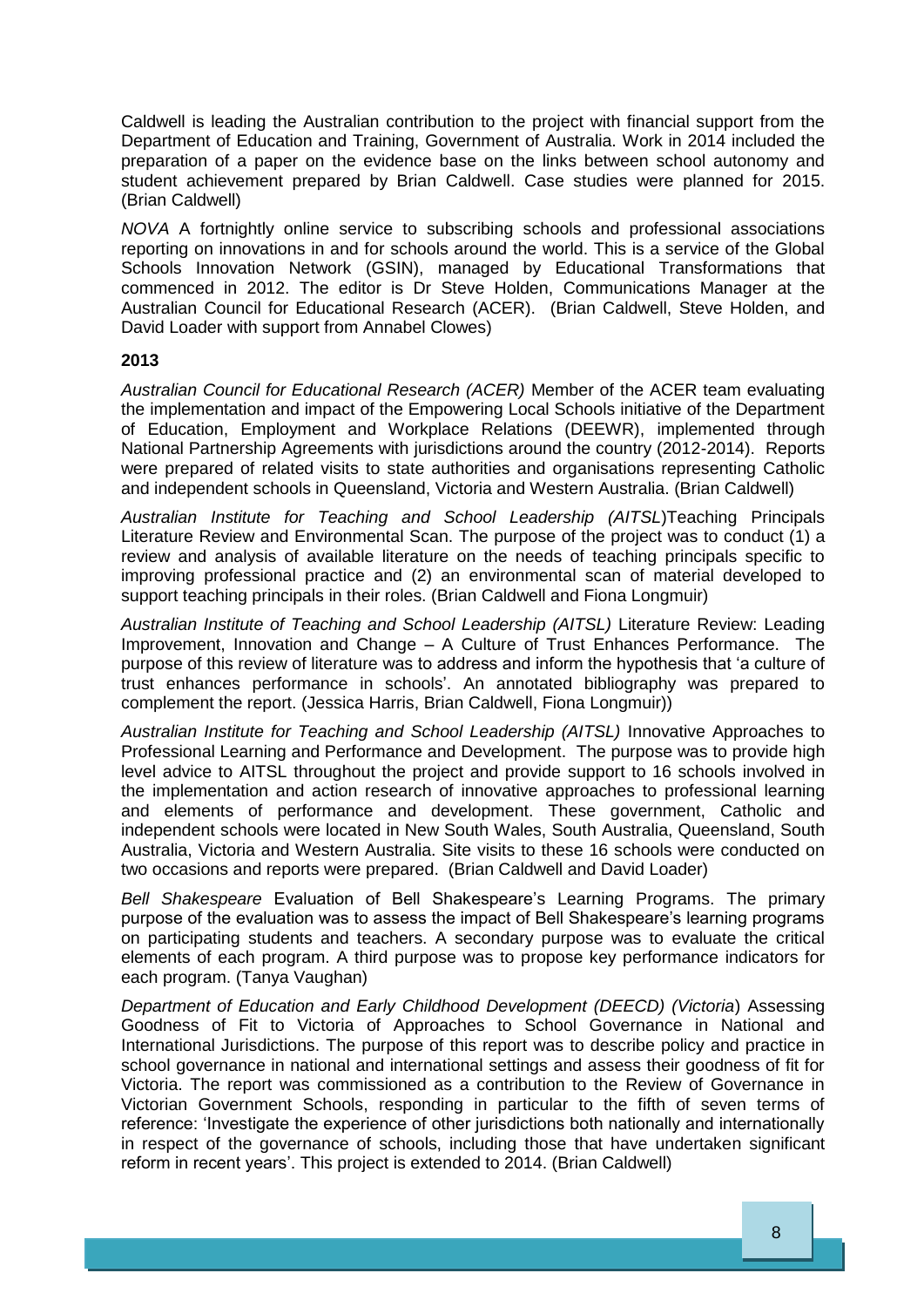*Independent Schools Queensland (ISQ)* Evaluation of the Independent Schools Queensland Self-Improving Schools Pilot Program. This project was commissioned by ISQ. Case studies of the SIS program implementation in ten schools were conducted as were surveys of all participating schools. (Fiona Longmuir, Tanya Vaughan and Brian Caldwell)

*La Trobe University* An Assessment of Capacity of the Faculty of Education to be Future Ready. This report was commissioned by the Vice-Chancellor and Executive Dean of the Faculty of Education at La Trobe University to provide an independent assessment of the capacity of the Faculty to be 'future ready' in the meaning of that term, as contained in the Strategic Plan of the University for 2013-2017. (Brian Caldwell and Jennifer Gidley)

*Lord Mayor's Charitable Foundation* (Melbourne) Evaluation of the Kids Thrive In schools Philanthropy Program. The purpose was to evaluate the KTISP program as it was implemented in three schools in Terms 3 and 4 in 2013. The program was conducted as a pilot for a Junior Youth in Philanthropy program. Currently, the Foundation's Youth in Philanthropy Program involves Years 10 and 11 students only. (Fiona Longmuir and Evelyn Douglas)

*NOVA* A fortnightly online service to subscribing schools and professional associations reporting on innovations in and for schools around the world. This is a service of the Global Schools Innovation Network, managed by Educational Transformations. The editor is Dr Steve Holden, Communications Manager at the Australian Council for Educational Research (ACER). (Brian Caldwell, Annabel Clowes, Steve Holden, Anna Kitney and David Loader)

*Outer Eastern Local Learning and Employment Network (OELLEN*). Review of Alternative Education Programs for School Aged Students in Learn Local Organisations in the Outer Eastern LLEN. OELLEN is a local not-for-profit, community-based and formally incorporated association which aims to improve education, training and employment outcomes for young people (10-19 year olds) in the cities of Maroondah, Knox and the Shire of Yarra Ranges. Activities in the project included a scan of alternative educational programs being provided for school aged students and a case study of the processes and outcomes of one provider in the network with a particular focus on provision for disengaged students under the age of 15. (Fiona Longmuir and Marjan Mossammaparast)

*Principals Australia Institute (PAI)* Review of National and International Practice in Voluntary Certification for Principals. The purpose of the project was to undertake and report on a global scan of schemes for the voluntary certification of school leaders that have been established by professional associations and institutions. The focus was on the certification of principals or those aspiring to the principalship. (Brian Caldwell and Ron Toomey)

*Social Ventures Australia (SVA)* Growing Great Teachers. The purpose of the Growing Great Teachers project is to consider how schools, communities and education systems attract and support Early Career Teachers (ECTs), that is, those teachers in schools who have less than three years' teaching experience. The focus of interest for this project was on these teachers in disadvantaged schools across Australia. Activities for this project included a comprehensive review of literature and case studies of schools and programs effectively supporting ECTs in disadvantaged schools. (Fiona Longmuir)

*Social Ventures Australia (SVA*) Strategic School Partnerships: Core Competencies and Capabilities of School Leaders – Mapping National and International Best Practice. The Bright Spots Schools Fund (BSSF) is the core of SVA's strategic intent in education. The project made a contribution to BSSF by responding to the following questions: (1) what are the core competencies and capabilities of school leaders who develop strategic school partnerships? (2) What are the identified best practices that enable school leaders to develop these competencies? (3) What is the documented evidence about the impact of these partnerships on student learning and participation in school? (Brian Caldwell)

*WynBay Local Learning and Employment Network*: WynBay Local Learning and Employment Network Youth Partnerships Alternative Education Options Project. The project contributed to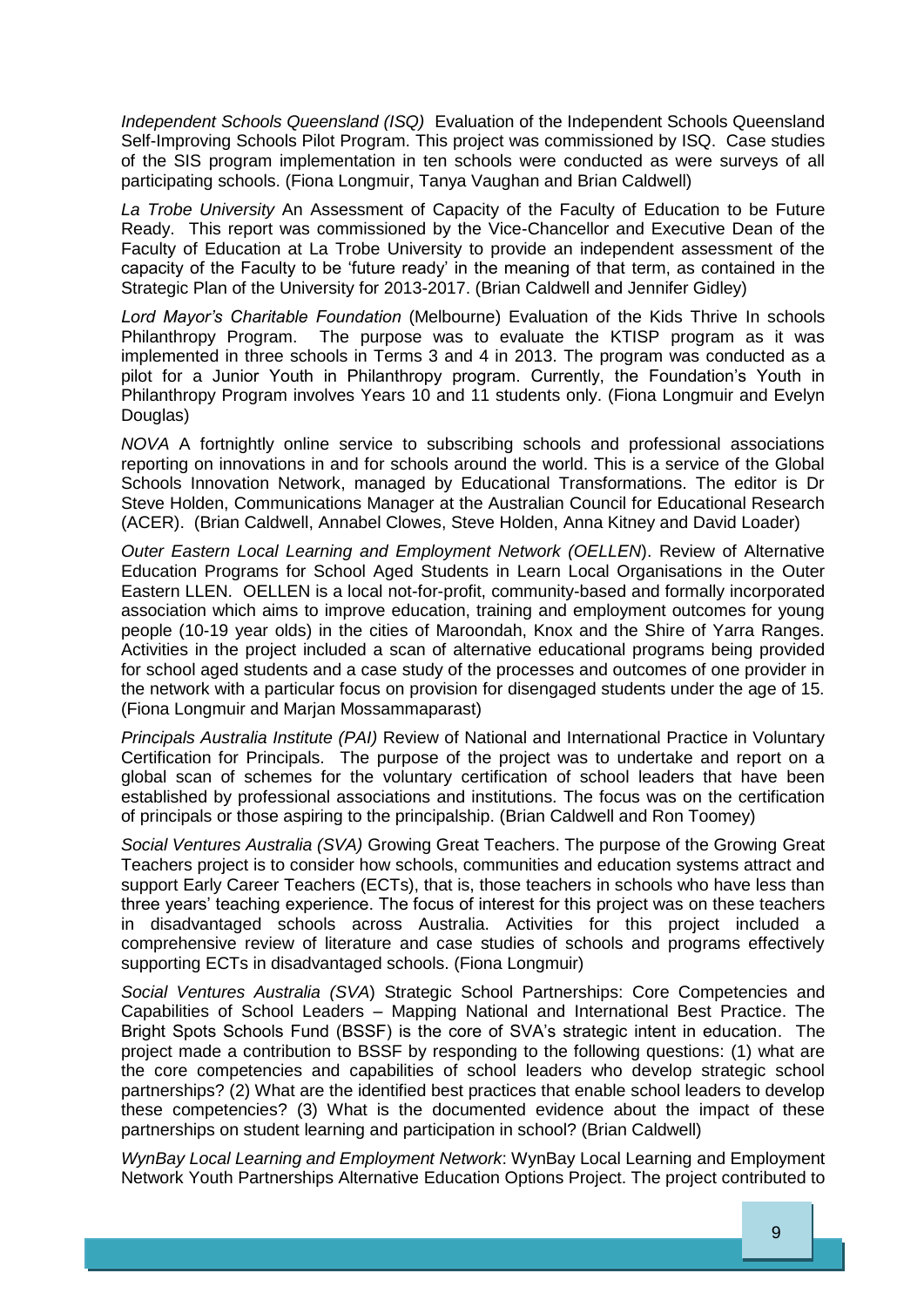a report developed by the WynBay LLEN reviewing Alternative Education Options. This work included review of relevant literature, a scan of current provision in the Wyndham and Hobson's Bay areas, and reviews of 14 local and international best practice models. (Fiona Longmuir)

# <span id="page-11-0"></span>**PUBLICATIONS**

Caldwell, B.J. (In press) The need for stakeholder alignment on the future of teacher education in Australia. In Lee, J.C-K and Day, C. (Eds) *Quality and Change in Teacher Education: Western and Chinese Perspectives*. Chapter 7, pp. 111-126. Dordrecht: Springer [published in early 2016]

Caldwell, B.J. (2015) School management. In Wright, J.D. (Ed.) *International Encyclopedia of the Social & Behavioral Sciences*. Second Edition. Vol 21, pp. 101-106. Oxford: Elsevier

Caldwell, B.J. (2015). *School Autonomy and Student Achievement: Case Studies in Australia.* Melbourne: Educational Transformations. (Available at [www.educationaltransformations.com.au\)](http://www.educationaltransformations.com.au/)

Caldwell, B. (2015). The effect of school autonomy on student achievement. *Professional Educator*. 14(2): 11-13.

Caldwell, B. (2015). Feeling overwhelmed? It is time for serious innovation. *Australian Educational Leader*. 37(1):11-14.

Caldwell, B.J. (2014). *Impact of School Autonomy on Student Achievement in 21st Century Education: A Review of Evidence.* Melbourne: Educational Transformations. (Available at [www.educationaltransformations.com.au\)](http://www.educationaltransformations.com.au/)

Caldwell, B.J. (2014) Will we resist the temptation? *Victorian Journal of Music Education*, No 1, pp. 23-26

Caldwell, B.J. and Spinks, J.M. (2013). *The Self-Transforming School*, London and New York: Routledge.

Caldwell, B. (2013). Let's get on with Gonski, *The Australian*, 3 April.

Caldwell, B. (2013). Let's bring on a real education revolution, *The Age*, 16 August.

Caldwell, B. (2013). Dear PM, Please don't appoint an education minister, *Sydney Morning Herald*, 16 August.

Caldwell, B. (2013). Please vacate the area of school education (A letter to the incoming Prime Minister – written prior to federal election), *Professional Educator*, Vol 12, No 4, November pp. 22-23.

Caldwell, B. (2013). An uplifting narrative on school autonomy, *Australian Educational Leader*, Vol 35, No 4, p. 7 (November).

Caldwell, B.J. and Spinks, J.M.(2013). *Leading the Self-Transforming School*, Seminar Series Paper 223, Melbourne: Centre for Strategic Education.

Caldwell, B.J. and Spinks, J.M. (2013). Leading the Self-Transforming School*, Leadership in Focus*, No. 32, Summer, pp. 50-53.

Caldwell, B. (with Dan Carr) (2013). Fast-tracking teachers will lead to educational disaster? Not quite . . . . , *The Conversation*, 14 November.

#### <span id="page-11-1"></span>**PRESENTATIONS**

# **2015**

Caldwell, B. Professor Hedley Beare. Invited introductory remarks at the Inaugural Hedley Beare Memorial Lecture hosted by ACEL, Sydney, February 13.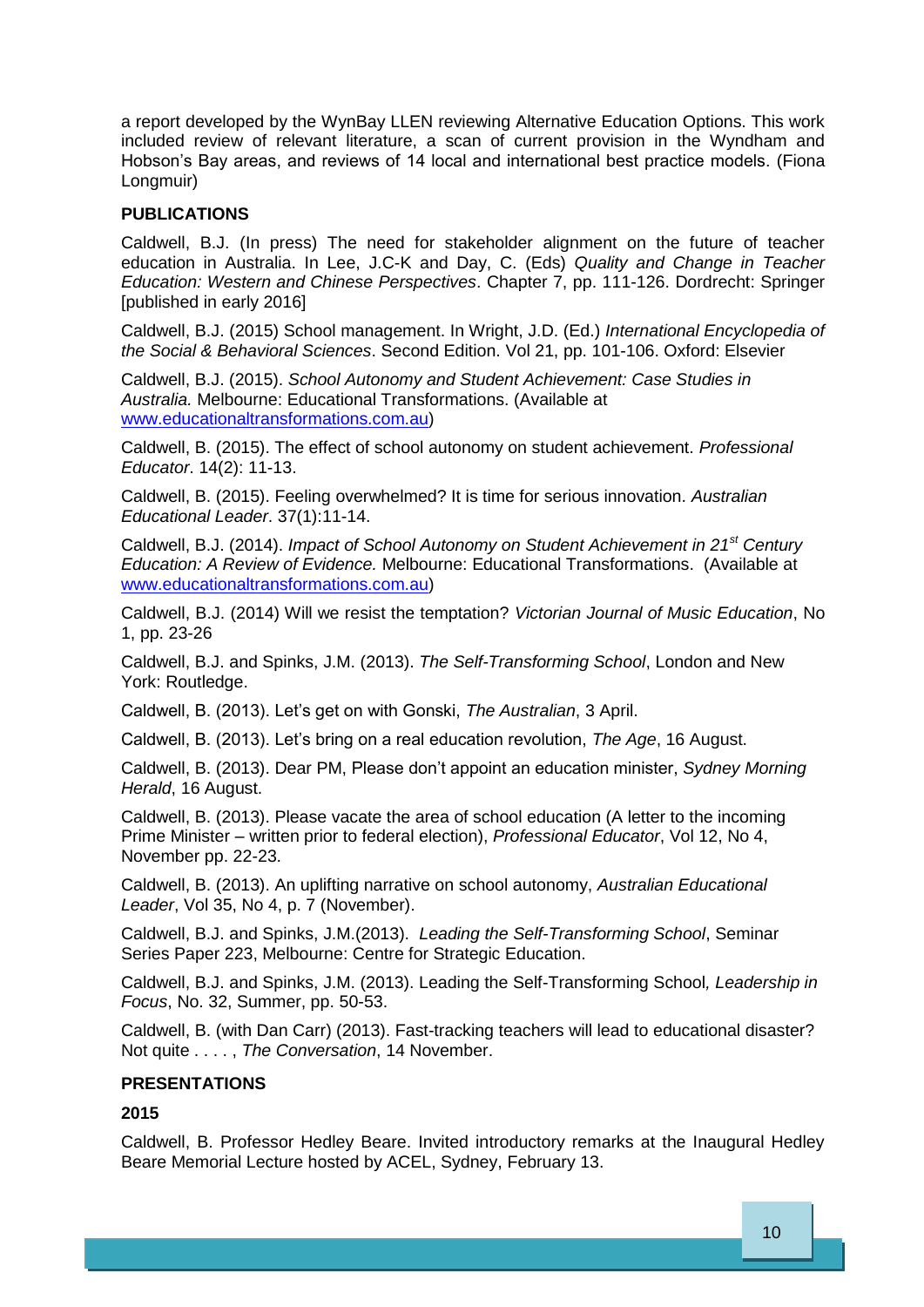Caldwell, B. Evidence on efficacy of federations. Presentation for the Broadmeadows Schools Network, Melbourne, May 5.

Caldwell, B. Scenarios for the Future of Curriculum in Australian Schools. Invited presentation at the Inaugural K-12 Curriculum Conference, Melbourne, May 7.

Caldwell, B. Scope for Leadership. Invited presentation/seminar on leadership in the Foundations of Educational Leadership subject in the Master of Education (Educational Management) course, Melbourne Graduate School of Education, University of Melbourne, May 23.

Caldwell, B. Effective Leadership is a Necessary Requirement for Autonomy to have an Impact on Student Achievement: Evidence from Australia. Invited presentation at a public seminar, University of Tampere, Tampere, Finland, May 12.

Caldwell, B. School Autonomy and Student Achievement. Invited presentation at the School Autonomy Forum, Parliament House, Canberra, August 19.

Caldwell, B. The State of Wellbeing in Australian Schools. Invited introductory presentation at a conference of Wellbeing in Schools Australia (WISA), Melbourne, August 25.

Caldwell, B. An Evidence Base on the Effect of School Autonomy on Student Achievement: Australian Studies. Symposium presentation based on country experiences in the International Study on School Autonomy and Learning (ISSAL), Conference of the World Educational Research Association (WERA), Budapest, September 8 [this paper was presented by Dr Lawrie Drysdale, Melbourne Graduate School of Education, University of **Melbournel** 

Caldwell, B. The State of Wellbeing in Australian Schools. Invited introductory presentation at a conference of Wellbeing in Schools Australia (WISA), Adelaide, November 9.

#### **2014**

Caldwell, B. Realigning the Governance of Schools in Australia: Energising an Experimentalist Approach. Invited presentation for the Crawford School of Public Policy, Australian National University (ANU) workshop on the theme of Twenty-first Century Public Management: The Experimentalist Alternative, Canberra, February 11

Caldwell, B. Leadership Authority for School Innovation. Invited keynote address at the Sydney Principal Credential Conference, Brighton-le-Sands, NSW, April 1

Caldwell, B. Leading the Self-Transforming State School. Invited keynote address at the Inaugural Professional Learning conference for Principals on the theme ConnectED – Staying Connected, Terrigal, NSW, April 4

Caldwell, B. How Schools can take the Lead in Transforming Learning. Keynote presentation in a one-day workshop led by Brian Caldwell and Jim Spinks for school leaders in the Northern Territory, Darwin, April 8

Caldwell, B. Re-imagining Special Education: A Pre-requisite for the Transformation of Schools. Invited keynote address at the First Asia-Pacific Congress on Creating Inclusive Schools on the theme Reflect—Shift – Transform co-hosted by the Australian Special Education Principals Association (ASEPA) and the Australian Council for Educational Leaders (ACEL), Sydney, May 2

Caldwell, B. Likely and Preferred Futures for Schools: Assessing Melbourne Grammar's Capacity for Transformation and Innovation. Invited presentation in a seminar-workshop for the Curriculum Board, Melbourne Grammar School, Melbourne, May 9

Caldwell, B. Leadership for Innovation in Schools. Invited presentation in a master class for postgraduate students in educational leadership, Graduate School of Education, University of Melbourne, May 10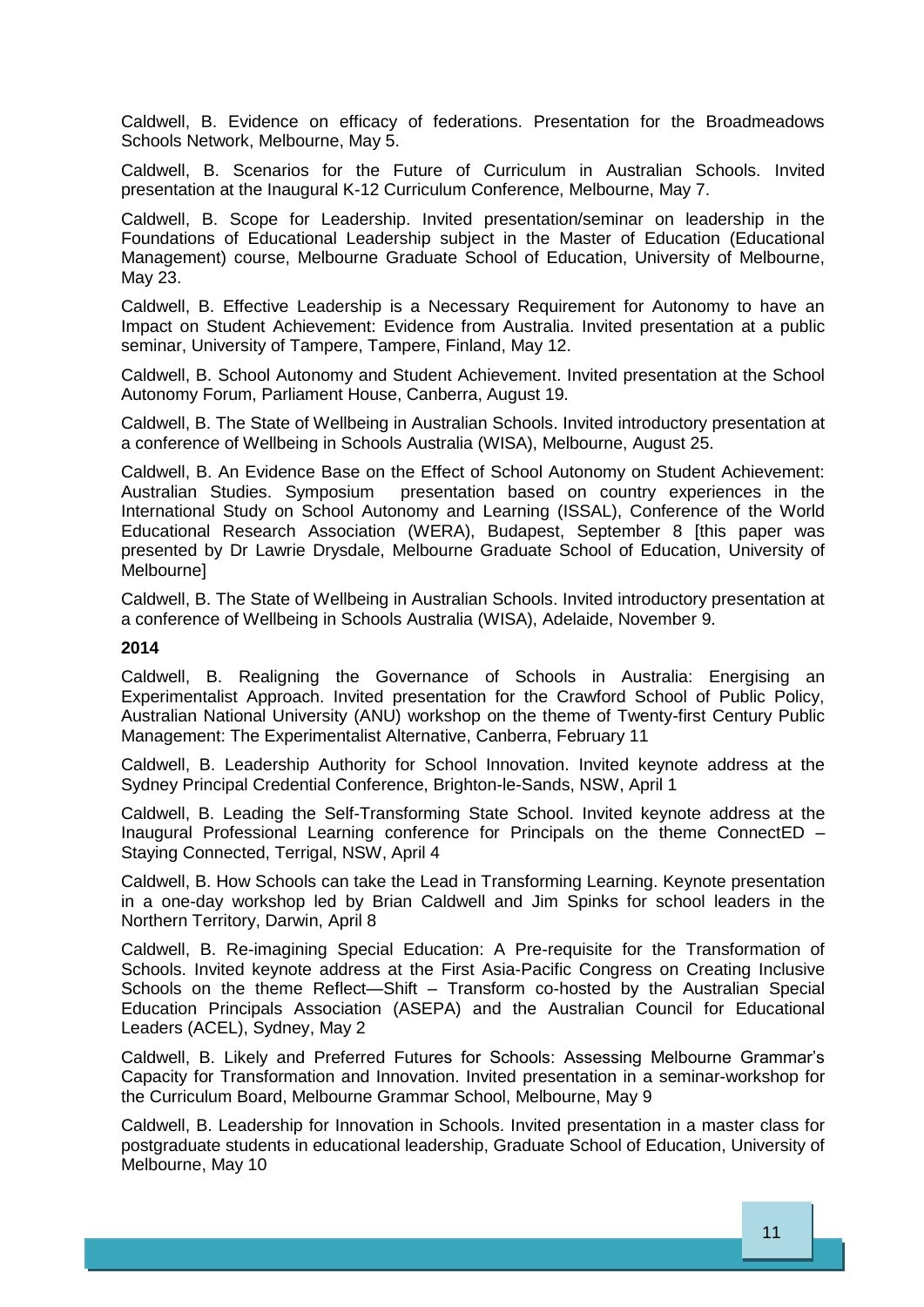Caldwell, B. Realigning the Governance of Schools in Australia. Invited presentation in a master class for postgraduate students in educational leadership, Graduate School of Education, University of Melbourne, May 10

Caldwell, B. Creating a Culture of Caring in the Self-Transforming School. Invited keynote address at the AHISA Senior Staff & Pastoral Care Conference of the Association of Heads on Independent Schools of Australia (AHISA), Gold Coast QLD, August 25

Caldwell, B. The Work of ACARA and Scenarios for Curriculum and Assessment. Invited presentation to a meeting of executives of primary schools in Australia, Canberra, September 2

Caldwell, B. Report of the Review of the Australian Curriculum. Invited panellist in a Q & A forum hosted by the Australian Council for Educational Leaders (ACEL) (Victoria), Melbourne, October 30

Caldwell, B. Beyond the Known Knowns. Address to graduating Grade 6 students at Belmont Primary School, Belmont (Geelong) December 16

#### **2013**

Caldwell, B. Common Cause in Arts Education. Invited keynote presentation to Arts Up Front: ACT Arts Education Conference, Canberra, ACT, 23 February 2013.

Caldwell, B. Leading the Self-Transforming School. This paper was presented to the Annual Roundtable of the Asia Pacific Centre for Leadership and Change, Hong Kong Institute of Education, held at East China Normal University, Shanghai, China, 10-12 March 2013.

Caldwell, B. Will Gonski Make a Difference? Beyond Gonski – Reviewing the Evidence on Quality Education. Responding to the report alongside Jennifer Buckingham (Research Fellow, Centre for Independent Studies) and Tim Dodd (Education Editor, Australian Financial Review) at the Australian Catholic University, North Sydney, 18 March 2013.

Caldwell, B. Engagement. Presented at the launch of *A Different Journey – Youth in Learn Locals:* Report of a project with the Bayside Glen Eira Kingston Local Learning and Employment Network (BGK LLEN), 20 March 2013.

Caldwell, B. Leading the Self-Transforming School. The Transformation of Learning. Seminar presentations based on themes in *The Self-Transforming School* at the Graduate School of Education, University of Melbourne, 11 May 2013.

Caldwell, B. The Self-Transforming School. Workshop presentation at the Oxford Education Conference, Sydney, 24 May 2013.

Caldwell, B. Leading the Self-Transforming Christian School. Presented as an invited keynote address to open the National Policy Forum of Christian Schools Australia, Canberra, 27 May 2013.

Caldwell, B. Leading the Self-Transforming School. Invited contribution to a seminar on the theme 'Bright Spots in School Leadership' at a conference of Teach for Australia, Melbourne, 5 July 2013.

Caldwell, B. The Self-Transforming School. Invited Keynote Address to open the 2013 Conference of the Monash Waverley Network, Department of Education and Early Childhood Development (DEECD), Torquay, Victoria, 24 July 2013.

Caldwell, B. The Self-Transforming School. Presented for the Public Policy Institute's inaugural Parliamentary Policy Seminar at the Australian Catholic University, Sydney, 15 August 2013.

Caldwell, B. Schools of the Future: a Pedagogical Perspective. Invited presentation to the Association of Independent Schools (AIS) NSW Executive Team, 22 August 2013.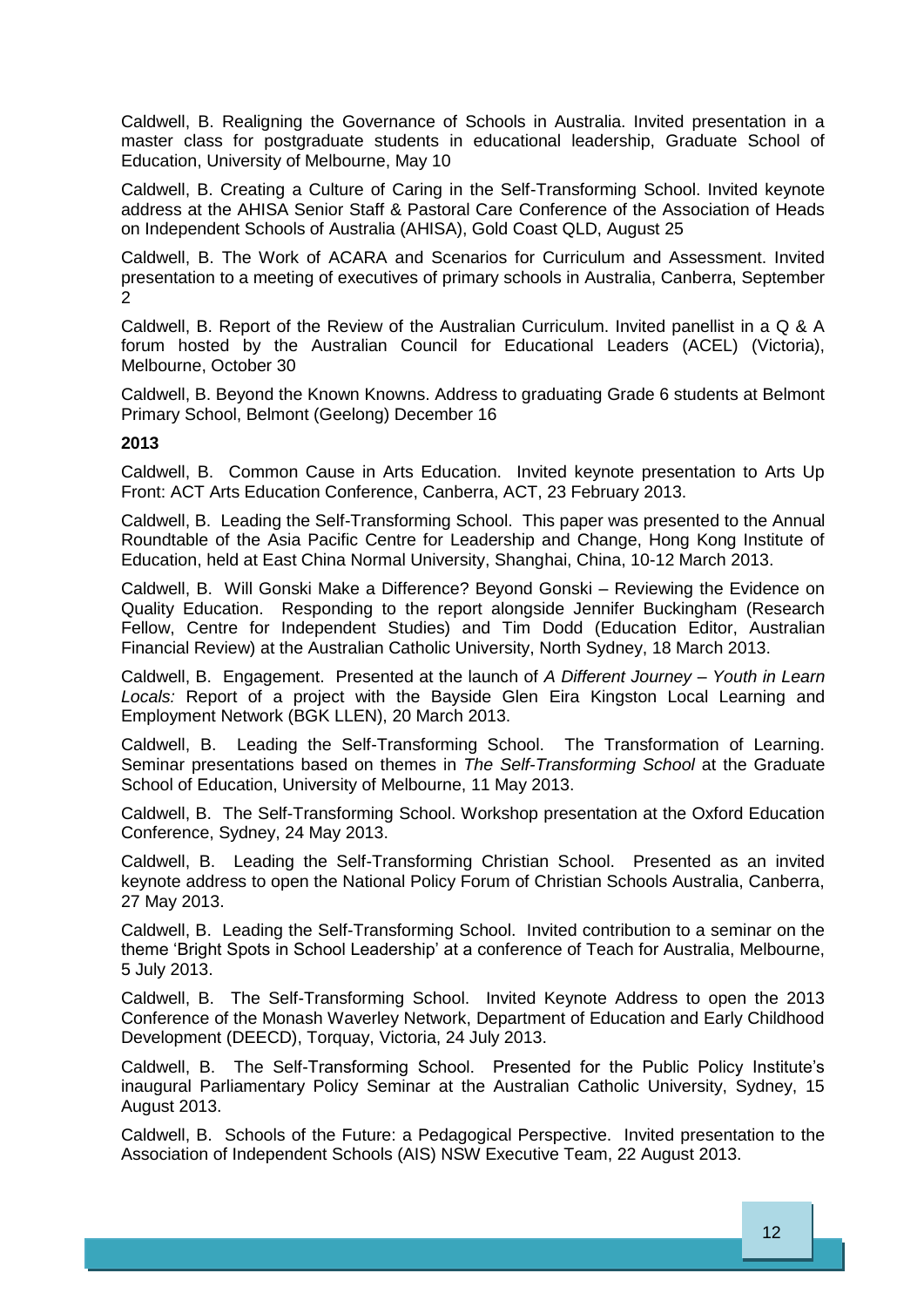Caldwell, B. and Spinks, J. The Self-Transforming School. Presented at the 2013 book launch seminars in Melbourne (19 August), Sydney (23 August) and Canberra (26 August).

Caldwell, B. The Self-Transforming School. Invited presentation for the Public Policy Institute, Australian Catholic University hosted by Merici College, Braddon ACT, 26 August 2013.

Caldwell, B. Leading the Self-Transforming School. Presented as the Ann D. Clark Lecture for the Catholic Education Office Parramatta, 29 August 2013.

Caldwell, B. Contribution to a panel presentation at the 2013 Social Ventures Australia Dialogue, Sydney, 3 September 2013.

Caldwell, B. A review of national and international practice in voluntary certification for principals. A review of progress at a conference of stakeholders hosted by the commissioning organisation (Principals Australia Institute), Melbourne 11 September 2013.

Caldwell, B. Major Forces for Change in Education. Presented at the Australian Council for Educational Leaders (ACEL) Fellows Dinner, 11 September 2013.

Caldwell, B. Issues in School Education. Presentation to Rotary Clubs of Donald and Warracknabeal, Donald, 16 September, 2013.

Caldwell, B. The Benefits of the Arts in the Curriculum. Invited presentation at the Conference of Dance Education in Australia's Schools, Arts Centre, Melbourne, 26 September 2013.

Caldwell, B. Leadership and Governance in the Self-Transforming School. Presented at the Annual Conference of the Australian Council for Educational Leaders (ACEL), Canberra, 4 October 2013.

Caldwell, B. The Self-Transforming School. Presented at the Western Australia Primary Principals' Association (WAPPA) Victorian Study Tour – '*How is the State of Victoria Capturing the Leadership Premium?*', Southbank, Victoria, 6 October 2013.

Caldwell, B. Response to panel presentation at the launch of the Mitchell Institute for Health and Education Policy (Victoria University), Melbourne, 27 November 2013.

Caldwell, B. Will We Resist the Temptation? Delivered as a response to a presentation by Jan Kronberg MLC, Chair of the Education and Training Committee, Parliament of Victoria that published a report of the *Inquiry into the Extent, Benefits and Potential of Music Education in Victorian Schools*. Her presentation and this response were part of a forum conducted by the School Music Advocacy Group conducted at the University of Melbourne, 5 December 2013.

Longmuir, F. Contribution to a presentation of the Growing Great Teachers project at the Social Ventures Australia Dialogue, 3 September 2013.

Longmuir, F. Evaluation of the Self-Improving Schools Pilot Program. Presented at the Independent Schools Queensland Self-Improving Schools Pilot Program Sharing Day, Brisbane, 18 November.

#### <span id="page-14-0"></span>**PRO BONO**

#### <span id="page-14-1"></span>**BRIAN CALDWELL**

#### **2015**

Australian Council for Educational Leaders (ACEL) (Victoria) Patron

Australian Special Education Principals Association (ASEPA), Patron

Wellbeing in Schools Australia (WISA), Patron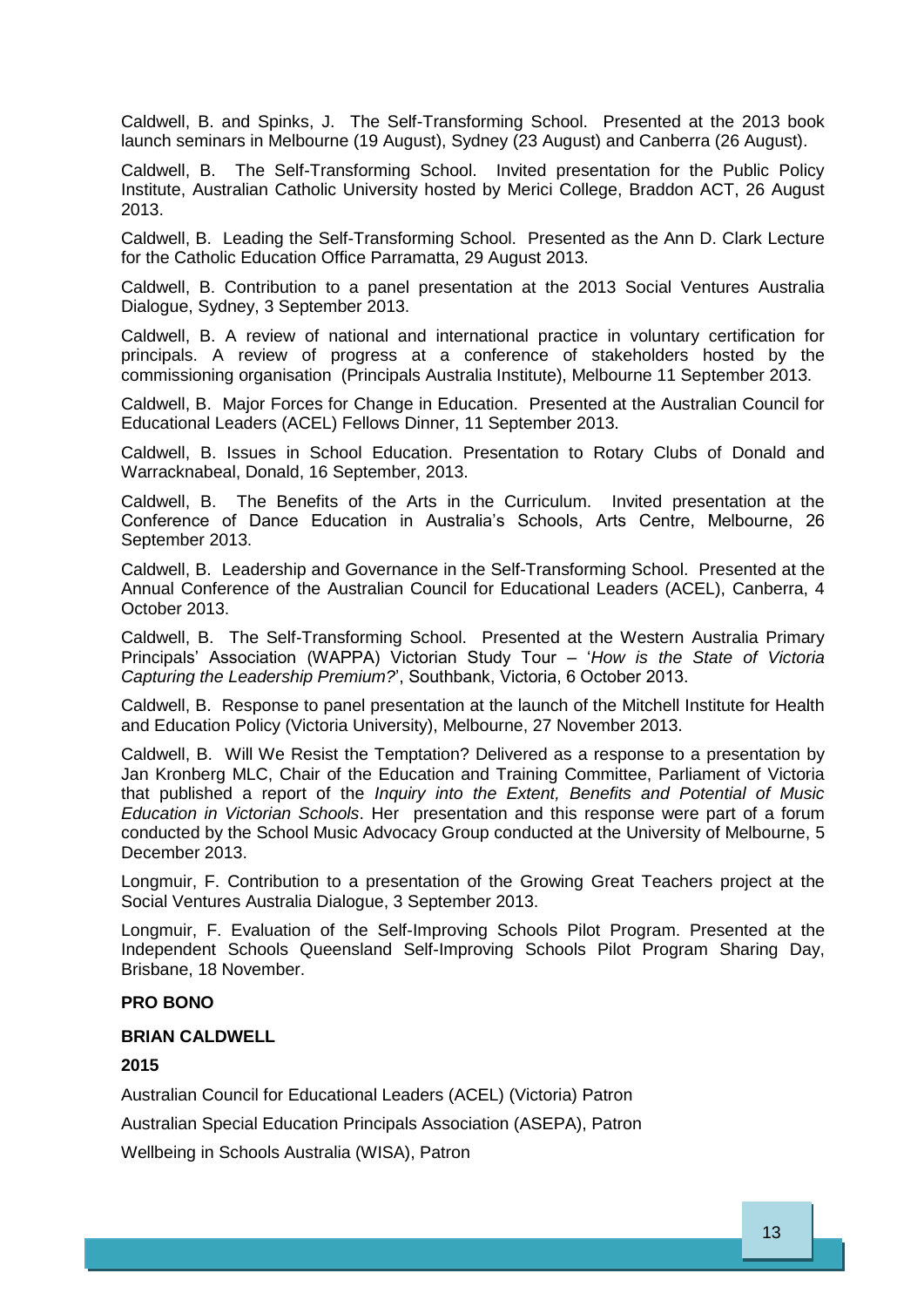Chair, Advisory Board, Powerful Learning and Teaching project, Mitchell Institute, Victoria University of Technology

Chair, Selection Panel, Outstanding Principals Awards, Department of Education and Training, Victoria

Editorial Board: Educational Management and Leadership (EMAL) and London Journal of **Education** 

Trustee, Global Schools Innovation Network (GSIN) which publishes NOVA (see Projects)

# **2014**

Australian Council for Educational Leaders (ACEL) (Victoria) Patron

Australian Council for Educational Leaders (ACEL) Contributor to policy papers and media releases

Broadmeadows Schools Network Reform Project (BSN) (Government Schools) Consultant on Governance

Department of Education and Training (Victoria) (formerly DEECD) Music Education Expert Reference Group (Member)

Editorial Board: Educational Management and Leadership (EMAL) and London Journal of **Education** 

International Advisory Committee, Asia Pacific Centre for Leadership and Change, Hong Kong Institute of Education (Member)

Music Council of Australia Music Education Advisory Group (Member)

Trustee, Global Schools Innovation Network (GSIN) which publishes NOVA (see Projects)

# **2013**

Association of Independent Schools, New South Wales. Member, Academic Reference Group, Association of Independent Schools Leadership Flagship Program

Australian Council for Educational Leaders (ACEL) (Victoria) Patron.

Editorial Board: Educational Management and Leadership (EMAL) and London Journal of Education.

Education Reference Group, Grattan Institute.

International Advisory Committee, Asia Pacific Centre for Leadership and Change, Hong Kong Institute of Education.

Leading Learning through Education and Philanthropy (LLEAP) Chair of Advisory Group. Project of Australian Council for Educational Research (ACER) through its Tender Bridge project in partnership with the Ian Potter Foundation, the Origin Foundation and the Scanlon Foundation.

Lord Mayor's Charitable Foundation (Melbourne). Member of the Youth Grants Committee.

Teach for Australia (TFA). Mentor to Associate Daniel Carr.